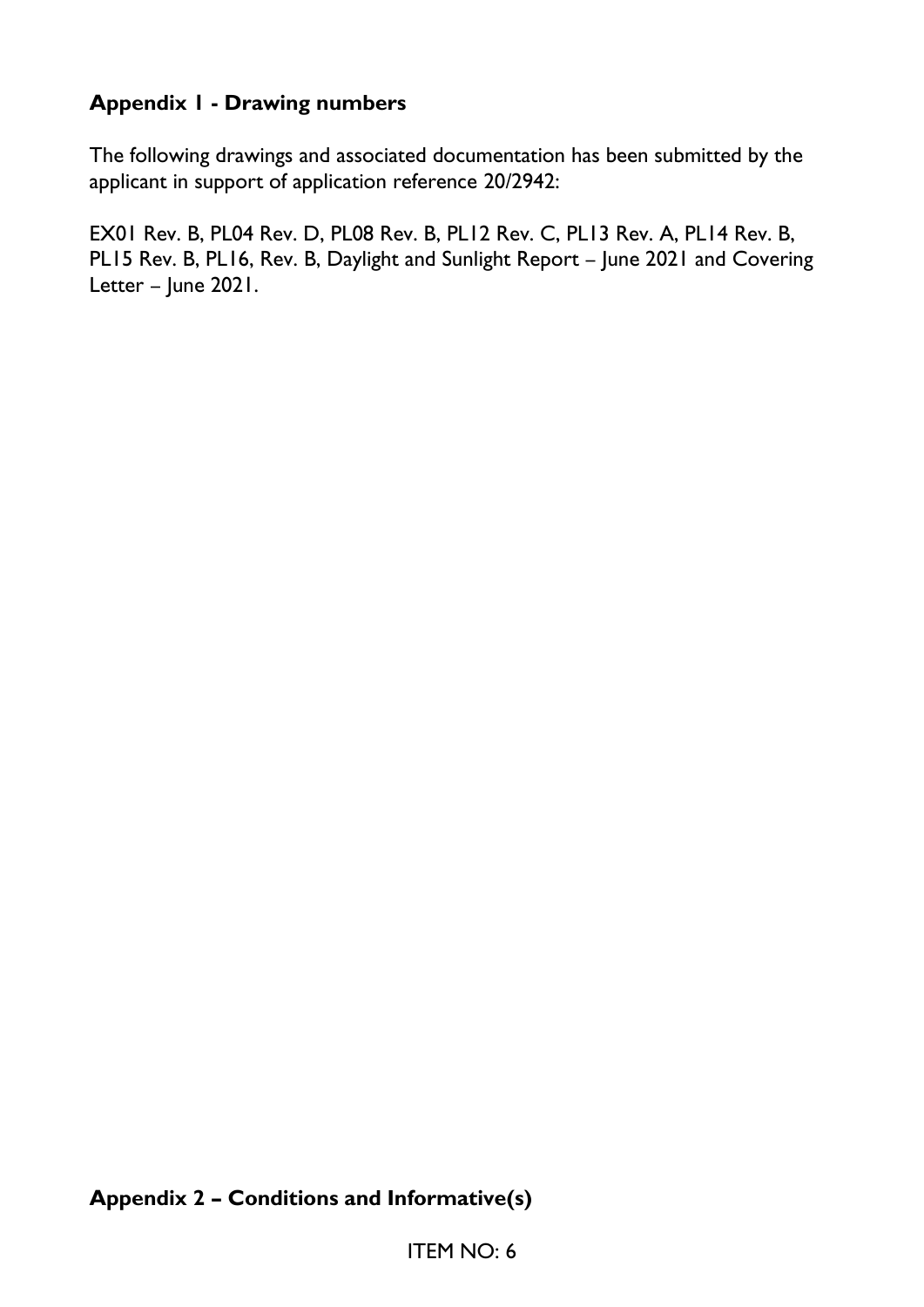#### **Condition 1**

The development to which this permission relates must be begun not later than the expiration of three (3) years beginning from 26/11/201.

**Reason:** As required by Section 91 of the Town and Country Planning Act 1990.

#### **Condition 2**

The development shall be carried out strictly in accordance with the application plans, drawings and documents hereby approved and as detailed below:

EX01 Rev B, EX02 Rev A, EX03, EX04, EX05, PL01 Rev C, PL02 REV C, PL03 Rev C, PL04 Rev D, PL05 Rev C, PL06 REV A, PL07 Rev A, PL08 Rev B, PL09 Rev A, PL10, PL11 Rev B, PL12 Rev C, PL13 Rev. A, PL14 Rev B, PL15 Rev B, PL16 Rev B, Ecology Assessment, Planning Statement, Energy and Sustainability Statement, Air Quality Assessment, Flood Risk Assessment, Archaeological Desk- Based Assessment, Design and Access Statement, Daylight and Sunlight Report – June 2021 and Covering Letter – June 2021.

**Reason**: In the interests of good planning and to ensure that the development is carried out in accordance with the approved documents, plans and drawings submitted with the application and is acceptable to the local planning authority.

#### **Condition 3**

No development shall commence on site until a detailed schedule and specifications of all external materials and finishes/windows and external doors to be used on the buildings have been submitted to and approved in writing by the local planning authority. The development shall be carried out in accordance with the approved details.

**Reason:** To ensure that the local planning authority may be satisfied as to the external appearance of the building(s) and to comply with Policy D3 of the London Plan (2021) and Policies DH1 and H5 of the Royal Greenwich Local Plan: Core Strategy with Detailed Policies (July 2014).

#### **Condition 4**

No development approved by this planning permission shall take place until a remediation strategy that includes the following components to deal with the risks associated with contamination of the site shall each be submitted to and approved, in writing, by the local planning authority:

- d. A preliminary risk assessment which has identified:
- all previous uses
- potential contaminants associated with those uses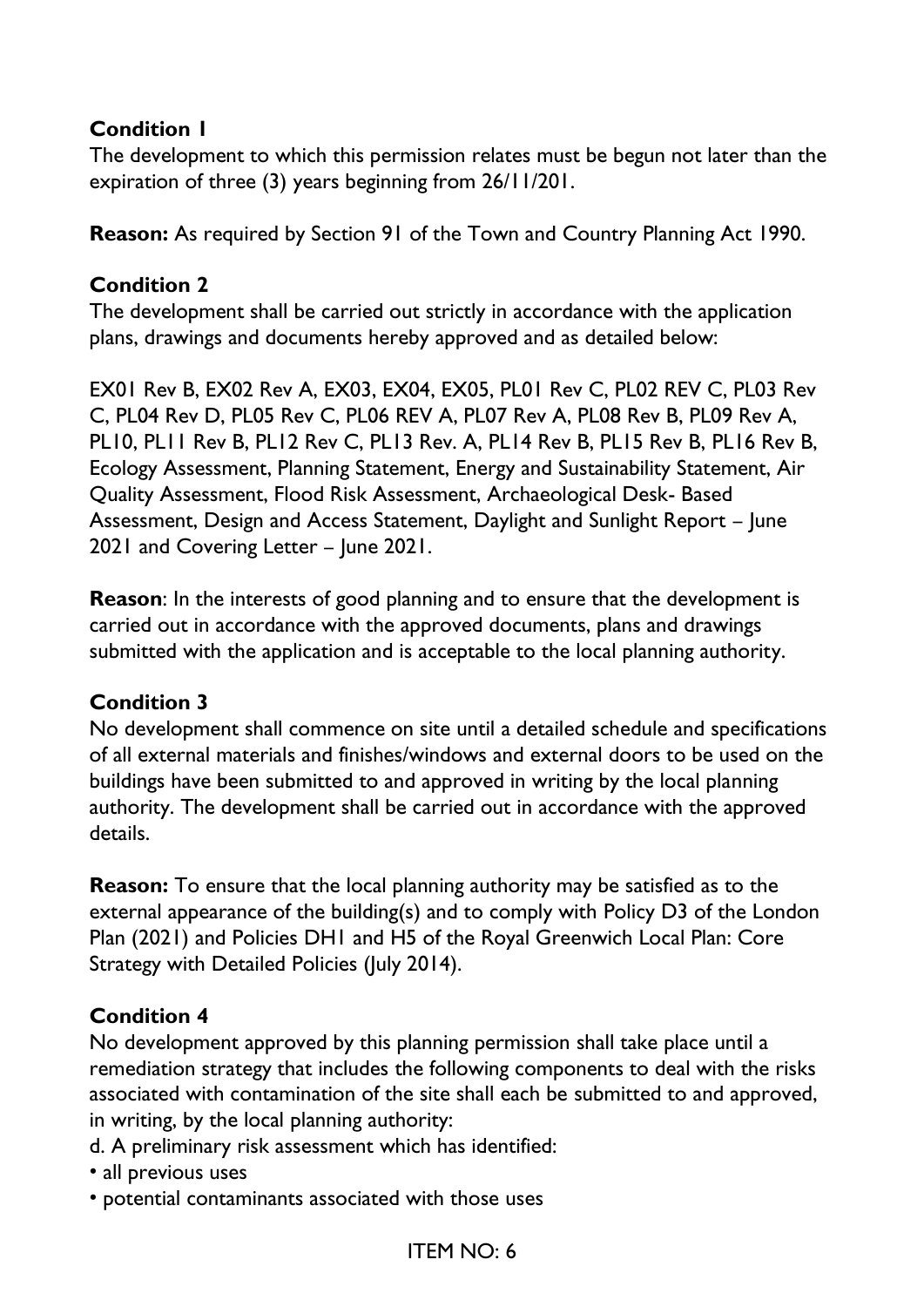- a conceptual model of the site indicating sources, pathways and receptors
- potentially unacceptable risks arising from contamination at the site.

A site investigation scheme, based on (1) to provide information for a detailed assessment of the risk to all receptors that may be affected, including those off site.

The results of the site investigation and the detailed risk assessment referred to in (2) and, based on these, an options appraisal and remediation strategy giving full details of the remediation measures required and how they are to be undertaken. A verification plan providing details of the data that will be collected in order to demonstrate that the works set out in the remediation strategy in (3) are complete and identifying any requirements for longer-term monitoring of pollutant linkages, maintenance and arrangements for contingency action.

Any changes to these components require the express written consent of the local planning authority. The scheme shall be implemented as approved.

**Reason:** For the protection of Controlled Waters. The site is located over a Principal Aquifer and it is unknown if the site may be affected by historic contamination and ensure compliance with Policy E(e) of the Royal Greenwich Local Plan: Core Strategy with Detailed Policies (July 2014).

#### **Condition 5**

If, during development, contamination not previously identified is found to be present at the site then no further development (unless otherwise agreed in writing with the local planning authority) shall be carried out until the developer has submitted a remediation strategy to the local planning authority detailing how this unsuspected contamination shall be dealt with and obtained written approval from the local planning authority. The remediation strategy shall be implemented as approved.

**Reason:** To reduce risk to controlled waters and ensure compliance with Policy E(e) of the Royal Greenwich Local Plan: Core Strategy with Detailed Policies (July 2014).

#### **Condition 6**

No infiltration of surface water drainage into the ground is permitted other than with the express written consent of the local planning authority, which may be given for those parts of the site where it has been demonstrated that there is no resultant unacceptable risk to controlled waters. The development shall be carried out in accordance with the approval details.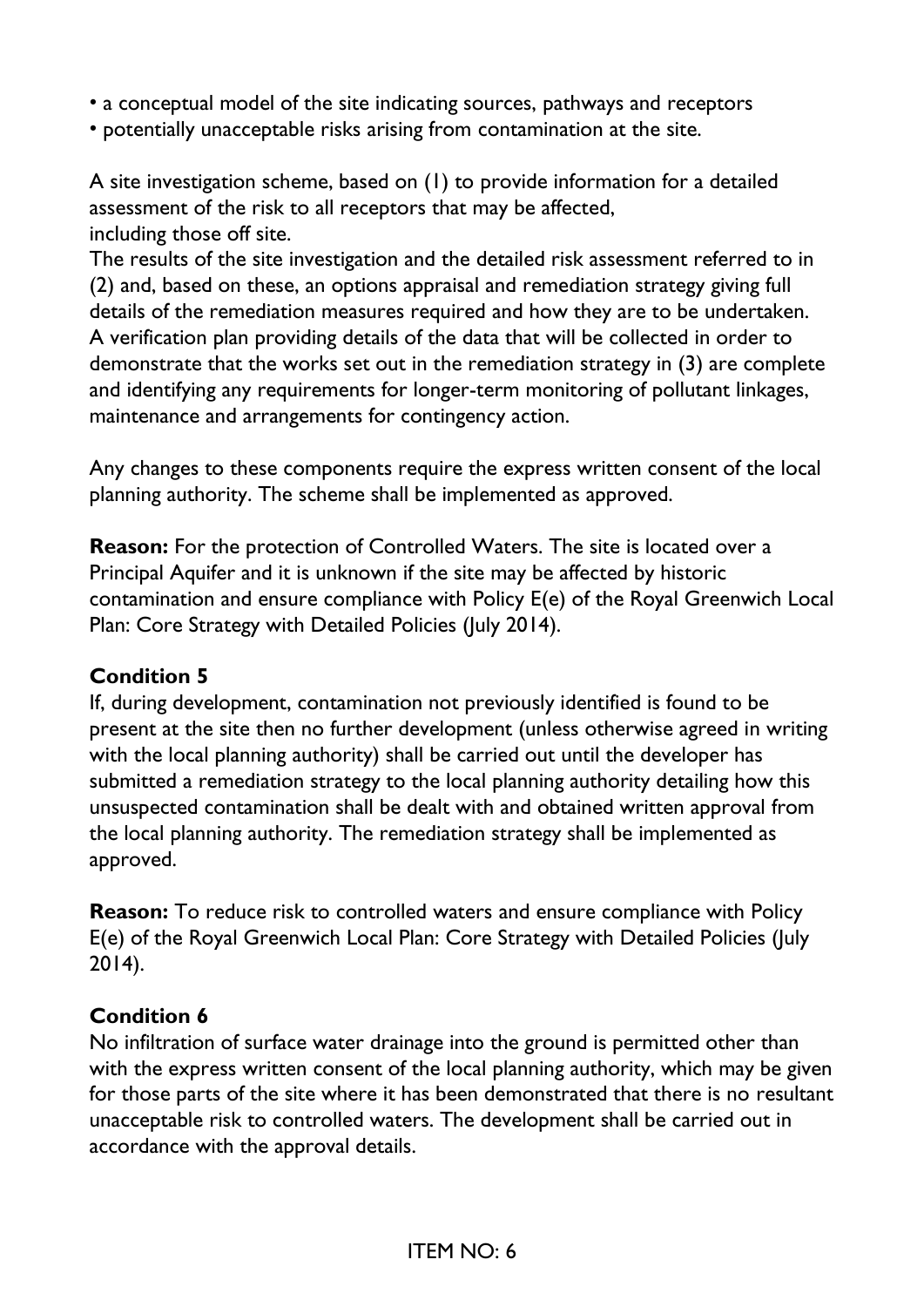**Reason:** To ensure that the development does not contribute to, or is not put at unacceptable risk from, or adversely affected by, unacceptable levels of water pollution caused by mobilised contaminants in line with paragraph 174 of the National Planning Policy Framework (2021).

#### **Condition 7**

Piling or any other foundation designs using penetrative methods shall not be permitted other than with the express written consent of the Local Planning Authority, which may be given for those parts of the site where it has been demonstrated that there is no resultant unacceptable risk to groundwater. The development shall be carried out in accordance with the approved details.

**Reason:** To ensure that the development does not contribute to, or is not put at unacceptable risk from, or adversely affected by, unacceptable levels of water pollution caused by mobilised contaminants and therefore complies with Policy E(e) of the Royal Greenwich Local Plan: Core Strategy with Detailed Policies (July 2014). Piling and investigation boreholes using penetrative methods can result in risks to potable supplies from, for example, pollution / turbidity, risk of mobilising contamination, drilling through different aquifers and creating preferential pathways.

## **Condition 8**

Prior to construction works commencing; a Construction Management Plan shall be submitted to and approved in writing by the Local Planning Authority for a management scheme to control and minimise emissions of air pollutants attributable to the construction of the development.

This should include a risk assessment and a method statement in accordance with the control of dust and emissions from Construction and Demolition Best Practice Guidance published by the Greater London Authority:

- Proposals for monitoring dust / particulates and procedures to be put in place where agreed dust / particulates levels are exceeded;
- A dust risk assessment shall be undertaken; to include dust suppression methods to be used including details of equipment during the different stages of the development;
- Site plan identifying location of site entrance, exit, wheel washing, hard standing hoarding (distinguishing between solid hoarding and other barriers such as heras and monarflex sheeting), stock piles, dust suppression, location of water supplies and location of nearest neighbouring receptors;
- Confirmation if a mobile crusher will be used on site and if so, a copy of the permit and intended dates of operation;
- Bonfire policy;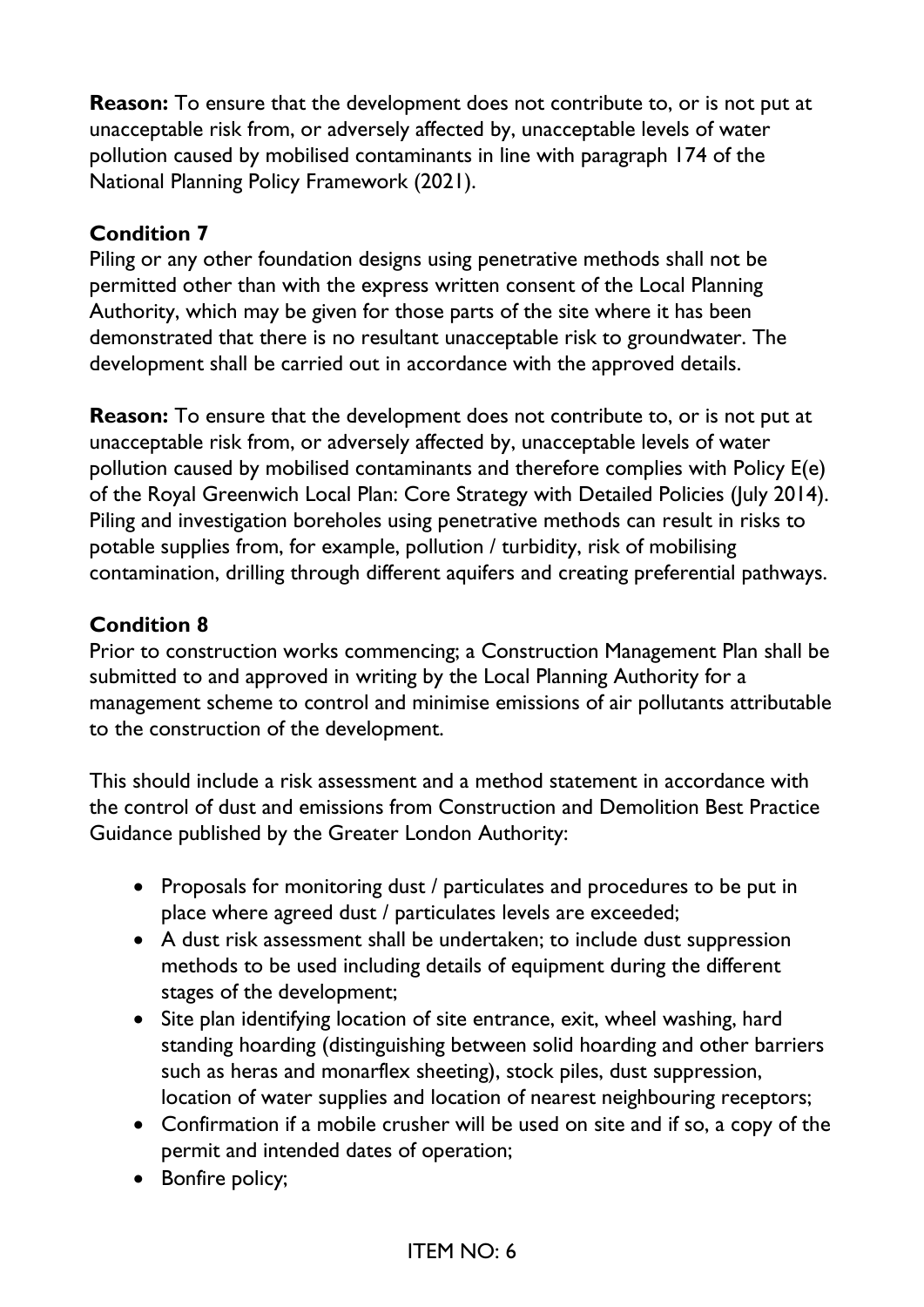- Proposals for monitoring dust and preventing or controlling unacceptable releases;
- Wheel washing facilities, location and facilities for discharging the water.

Reference shall be made to: The Mayor of London's 'The control of dust and emissions from construction and demolition' Supplementary Planning Guidance https://www.london.gov.uk/file/18750/download?token=zV3ZKTpP: BRE four part Pollution Control Guide, Part 1 Pre-project planning and effective management; 'Controlling particles, vapour and noise pollution from construction sites'.

The plan should also include a management scheme to control and minimise noise and vibration attributable to construction on the development site, and include:

- Haulage routes
- Measures to ensure the footway and carriageway on Blackwall Lane is not blocked, including buses.
- Hours of work
- Likely noise levels to be generated from plant and construction works
- Details of any noise screening measures
- Proposals for monitoring noise and procedures for controlling excessive noise and vibration
- Note: it is expected that vibration over 1mm/s measured as a peak particle velocity at residential properties would constitute unreasonable vibration.

Reference shall be made to: The Councils' Construction Site Noise Code of **Practice** 

http://www.royalgreenwich.gov.uk/downloads/file/470/noise\_from\_major\_constructi on sites leaflet

BRE four part Pollution Control Guides 'Controlling particles and noise pollution from construction sites'.

**Reason:** In order to protect future residents from poor air quality local air quality, and to safeguard the amenities, health and safety of neighbouring properties and occupiers and of the area generally, in compliance with Policy D14 of the London Plan (2021) and Policy E(a) of the Royal Greenwich Local Plan: Core Strategy with Detailed Policies (Adopted July 2014).

## **Condition 9**

Prior to the commencement of the development; a Demolition and Construction Method shall be submitted to and approved in writing by the Local Planning Authority for a management scheme to control and minimise emissions of air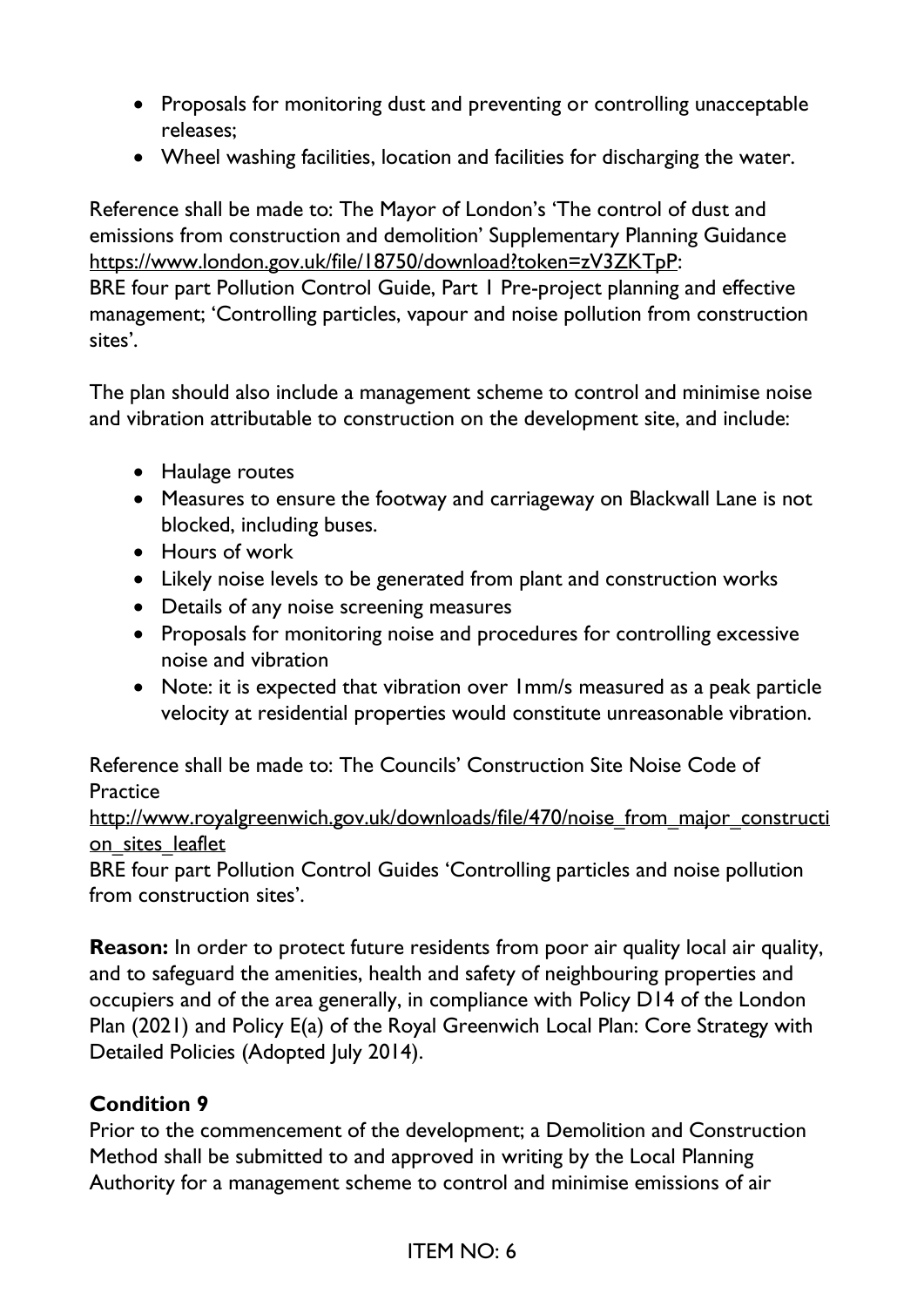pollutants attributable to the construction of the development. This should include a risk assessment and a method statement in accordance with the control of dust and emissions from Construction and Demolition Best Practice Guidance published by the Greater London Authority:

· Proposals for monitoring dust / particulates and procedures to be put in place where agreed dust / particulates levels are exceeded; · A dust risk assessment shall be undertaken; to include dust suppression methods to be used including details of equipment during the different stages of the development;  $\cdot$  Site plan identifying location of site entrance, exit, wheel washing, hard standing hoarding (distinguishing between solid hoarding and other barriers such as heras and monarflex sheeting), stock piles, dust suppression, location of water supplies and location of nearest neighbouring receptors; · Confirmation if a mobile crusher will be used on site and if so, a copy of the permit and intended dates of operation; · Bonfire policy; · Proposals for monitoring dust and preventing or controlling unacceptable releases; · Wheel washing facilities, location and facilities for discharging the water.

**Reason:** In order to safeguard the amenities, health and safety of neighbouring properties and occupiers and of the area generally, and to ensure compliance with Policies 7.14 of the London Plan (2016) and Policies E(a) and E(c) of the Royal Greenwich Local Plan: Core Strategy with Detailed Policies (Adopted July 2014).

#### **Condition 10**

Prior to the commencement of the development, a detailed Construction Logistics Plan (CLP) shall be submitted to, and approved in writing by, the Local Planning Authority in consultation with Transport for London. The CLP shall include measures to dissuade construction workers from parking in the vicinity of the development. The CLP shall in all respects be implemented in accordance with the details approved pursuant to this condition. a. The development shall be carried out in accordance the approved details. Reason: In order to safeguard residential amenity and pedestrian and traffic safety and ensure compliance with Policy 6.3 of the London Plan (2016) and Policies E(c) and IM4 of the Royal Greenwich Local Plan: Core Strategy with Detailed Policies (Adopted July 2014).

#### **Condition 11**

A minimum of 20 secure and dry cycle parking spaces shall be provided within the development as indicated on the plans hereby approved.

No development shall commence on site until the full details of the cycle parking facilities have been submitted to and approved in writing by the local planning authority.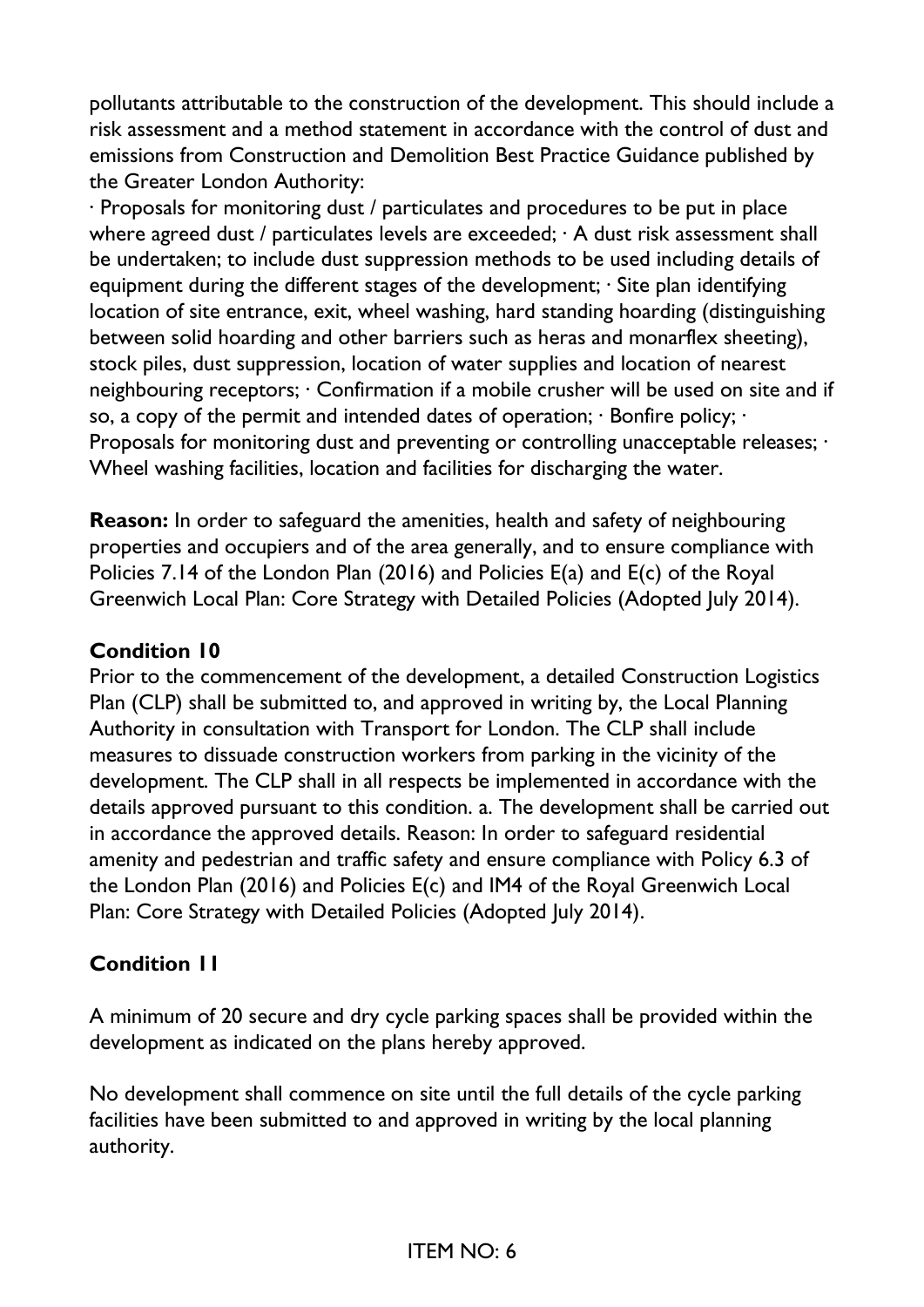All cycle parking spaces shall be provided and made available for use prior to occupation of the development and maintained thereafter.

**Reason:** To promote sustainable travel and to ensure compliance with Policy 6.9 of the London Plan (2016) and IM4, IM(b) and IM(c) of the Royal Greenwich Local Plan: Core Strategy with Detailed Policies (Adopted July 2014).

#### **Condition 12**

Prior to the commencement of ground works, a Tree Protection Plan (TPP) shall be submitted to and approved in writing by the Local Planning Authority. The TPP should follow the recommendations set out in BS 5837:2012 (Trees in relation to design, demolition and construction – Recommendations). The TPP should clearly indicate on a dimensioned plan superimposed on the building layout plan and in a written schedule details of the location and form of protective barriers to form a construction exclusion zone, the extent and type of ground protection measures, and any additional measures needed to protect vulnerable sections of trees and their root protection areas where construction activity cannot be fully or permanently excluded. The scheme shall be implemented in accordance with the approved details

**Reason:** To safeguard the health and safety of trees during building operations and the visual amenities of the area generally and to comply with Policy 7.19 of the London Plan (2016) and Policy OS (f) of the Core Strategy (2014).

## **Condition 13**

Prior to the commencement of the development hereby approved details of the sound attenuation to protect against externally generated (environmental) noise sources including road, rail, aircraft traffic so as to achieve the internal ambient noise levels detailed in Table 4 section 7.7.2 of BS8233:2014 and World Health Organisation Guidelines for Community. Noise shall be submitted to and approved in writing by, the Local Planning Authority. The measured or calculated noise levels shall be determined in accordance to the latest British Standard 8233:2014 Guidance on sound insulation and noise reduction for buildings. Internal noise levels should be achieved with windows open for rapid ventilation purposes. Where this cannot be achieved alternative means of ventilation and cooling will be required. Where whole house ventilation is provided then acoustically treated inlets and outlets should ideally be located away from the facades most exposed to noise and any local sources of air pollution. For gardens and balconies the noise level shall not exceed the specified limit within BS8233:2014.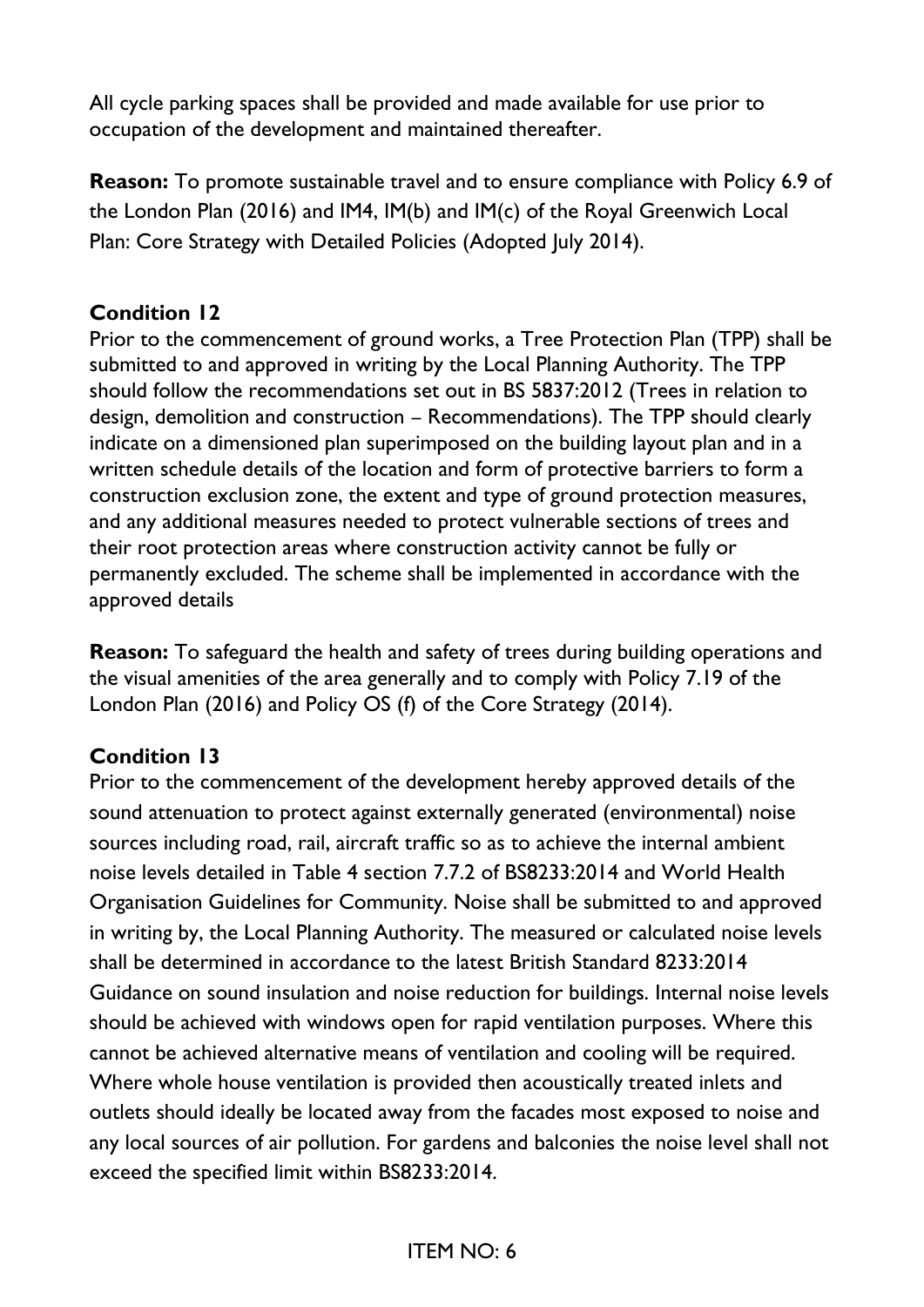b) The approved works are to be completed prior to occupation of the development and retained for the lifetime of the development.

**Reason:** In order to ensure a good level of residential amenity for future occupants and to ensure compliance with Policy 3.5 of the London Plan (2016) and Policy H5 of the Royal Greenwich Local Plan: Core Strategy with Detailed Policies (Adopted July 2014).

# **Condition 14**

- a. Prior to the commencement of the development, other than demolition and groundworks, details relating to privacy screening to the approved rear terraces shall be submitted to and agreed in writing by the Local Planning Authority.
- b. The agreed measures shall be implemented prior to the first occupation of the development and retained for the lifetime of the development.

**Reason:** To retain the residential amenity of occupants immediately to the east of the site and to accord with policy DH(b) of the Royal Greenwich Local Plan: Core Strategy with Detailed Policies (Adopted July 2014).

## **Condition 15**

Prior to the commencement of any works herby approved including demolition a preliminary bat roost assessment shall be undertaken on buildings and mature trees on the subject site. If required a nocturnal emergence and dawn re-entry survey shall be undertaken in line with best practice survey guidelines during the bat activity season. The results shall be submitted to and approved in writing by, the Local Planning Authority prior to the commencement of any works.

**Reason:** To ensure that the development does not adversely affect any bats on the site and ensure compliance with Policy 7.19 of the London Plan (2016) and Policy OS4 of the Royal Greenwich Local Plan: Core Strategy with Detailed Policies (2014).

## **Condition 16**

Prior to the commencement of earth works, a surface water drainage scheme for the site based on sustainable drainage principles, where possible, and an assessment of the hydrological and hydro geological context of the development has been submitted to, and approved by, the Local Planning Authority. The surface water drainage strategy should seek to implement a SUDS hierarchy that achieves a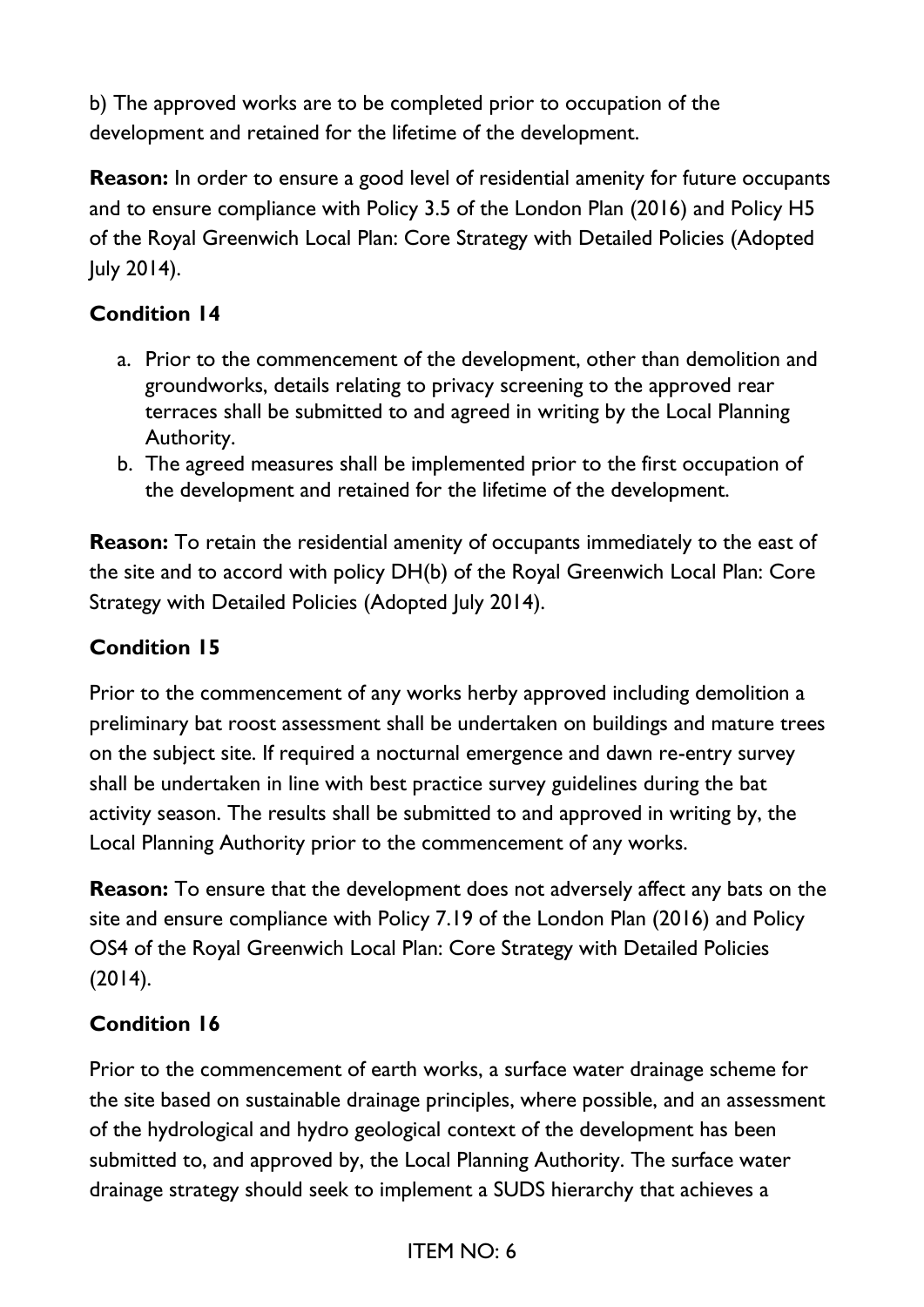greenfield runoff rate. The development shall be carried out and retained for the lifetime of the development in accordance the approved details.

**Reason:** To prevent the increased risk of flooding, both on and off site and to ensure compliance with Policy 5.13 of the London Plan (2016)

#### **Condition 17**

Notwithstanding approved document 'preliminary ecological appraisal' by Middlemarch Environmental, dated August 2018 full details of mitigation measures shall be submitted to and approved in writing by the Local Planning Authority prior to ground works of the development hereby approved. a. The approved mitigation measures shall be implemented in full prior to occupation. Reason: To increase the biodiversity of the site, to mitigate any impact from the development hereby approved and to comply with Policy 7.19 of the London Plan (2016) and Policy OS4 of the Royal Greenwich Core Strategy and Detailed Policies 2014. Condition 18 b. A scheme of soft landscaping (including details of any trees or hedges to be retained and proposed plant numbers, species, location and size of trees and tree pits) and details of the management and maintenance of the landscaping for a period of five years shall be submitted to and approved in writing by the local planning authority prior to construction of the above ground works. The soft landscaping shall; a. Include one mature tree with a height at planting of a minimum of four metres, and a. Incorporate the recommendations of approved document 'preliminary ecological appraisal' by Middlemarch Environmental, dated August 2018. b. All planting, seeding or turfing shall be carried out in the first planting and seeding seasons following the completion of the development, in accordance with the approved scheme under part (a). Any trees or plants which within a period of five years from the completion of the development die, are removed or become seriously damaged or diseased, shall be replaced in the next planting season with others of similar size and species. Reason: In order that the local planning authority may be satisfied as to the details of the proposal and to comply with Policy 7.19 of the London Plan (2016) Policy OS(f) of the Royal Greenwich Local Plan: Core Strategy with Detailed Policies  $(2104).$ 

#### **Condition 19**

The mitigation measures set out in table 17 of approved document 'Redevelopment of Land to the rear of the Pickwick Arms, 246 Woolwich Road: Air Quality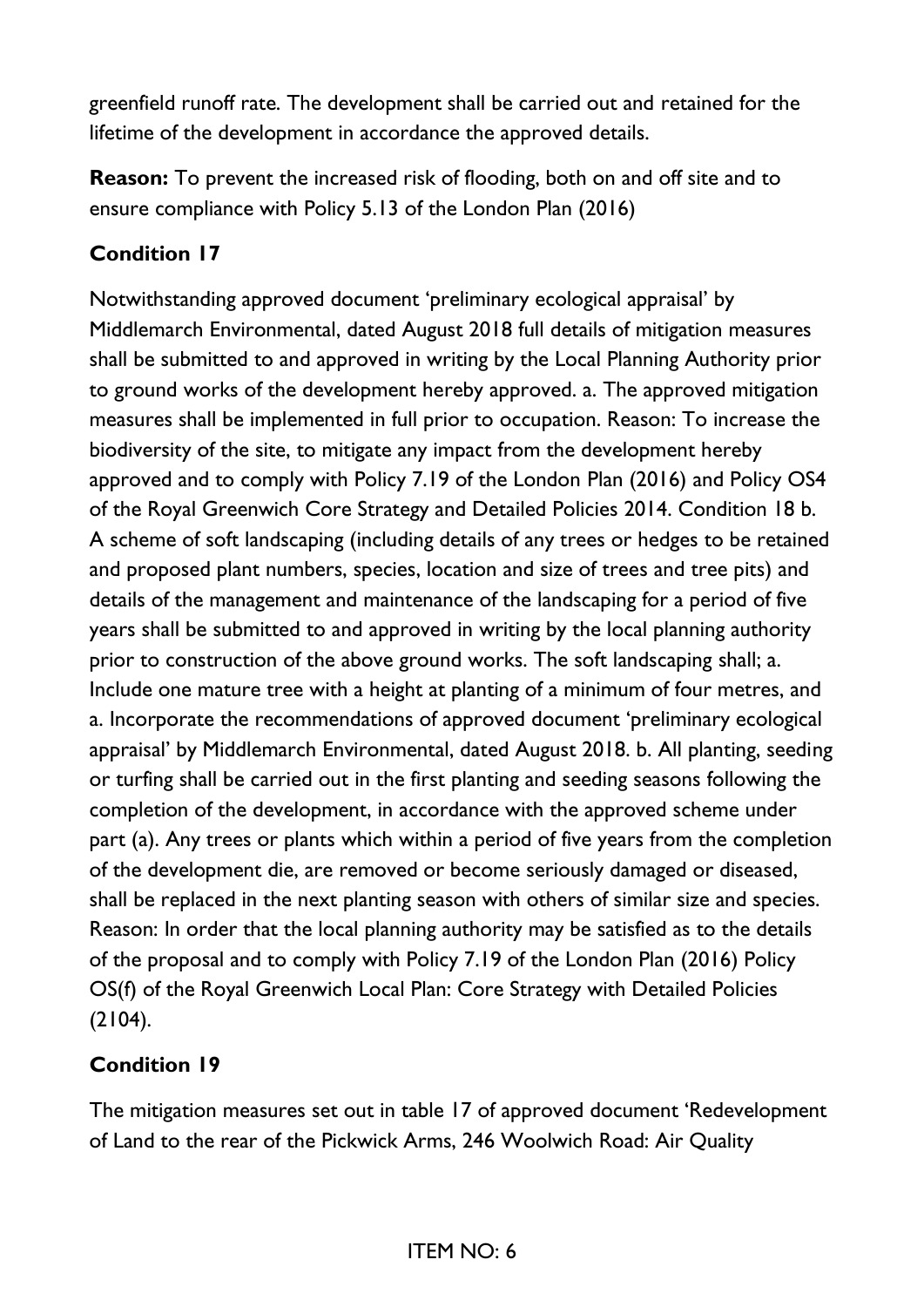Assessment' dated July 2018 shall be carried out in accordance with the approved details and retained for the lifetime of the development.

**Reason:** To protect future residents from poor air quality local air quality, comply with Policy 7.14 of the London Plan (2016) and Policy E(a) of the Royal Greenwich Local Plan: Core Strategy with Detailed Policies (Adopted July 2014).

## **Condition 21**

Prior to above ground works, details of the boilers hereby approved shall be submitted to and approved in writing by the local planning authority. The boilers shall have dry NOx emissions not exceeding 40 mg/kWh (0%). The boilers shall be installed and retained for the lifetime of the development in accordance the approved details unless the prior written approval of the authority is given.

**Reason:** To comply with the London Plan's SPG on Sustainable Design and Construction and Policy 7.14 of the London Plan (2016) in relation to air quality.

#### **Condition 22**

No occupation of any part of the permitted development shall take place until a verification report demonstrating completion of works set out in the approved remediation strategy (condition 4) and the effectiveness of the remediation shall be submitted to and approved, in writing, by the local planning authority. The report shall include results of sampling and monitoring carried out in accordance with the approved verification plan to demonstrate that the site remediation criteria have been met. It shall also include any plan (a "long-term monitoring and maintenance plan") for longerterm monitoring of pollutant linkages, maintenance and arrangements for contingency action, as identified in the verification plan. The longterm monitoring and maintenance plan shall be implemented as approved.

**Reason:** To reduce risk to controlled waters. Controlled waters are particularly sensitive in this location because the site is located upon a Principal aquifer within the underlying chalk. To comply with the Nation Planning Policy Framework (2019) paragraphs 170 and 178-180 and ensure compliance with Policy 5.21 of the London Plan (2016) and Policy E(e) of the Royal Greenwich Local Plan: Core Strategy with Detailed Policies (July 2014).

## **Condition 23**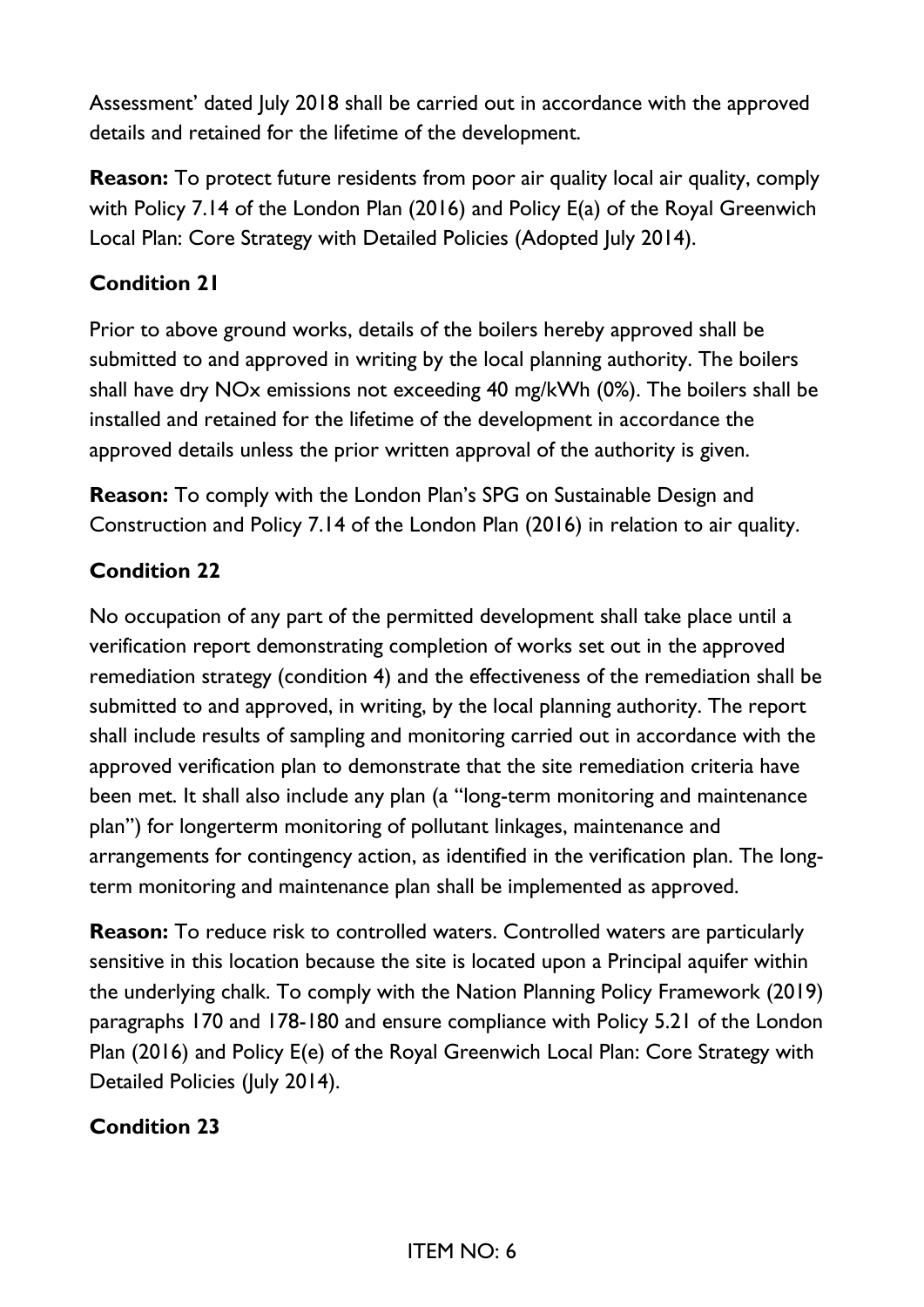Prior to the first occupation of the development, an evacuation plan covering flood evacuation and escape routes, and signage within and outside buildings shall be submitted to, and approved in writing by, the Local Planning Authority. The evacuation plan and measure identified within it shall fully implemented in accordance with the approved details prior to the occupation of the development and shall be retained for the lifetime of the development.

**Reason:** To minimise the risk of flooding to users of the building and to ensure compliance with Policy 5.12 of the London Plan (2016) and Policy E2 of the Royal Greenwich Local Plan: Core Strategy with Detailed Policies (Adopted July 2014).

## **Condition 24**

Prior to the commencement of works above ground level full details of the refuse storage, recycling facilities and refuse collection arrangements shall be submitted to, and approved in writing by, the Local Planning Authority. Such details shall include but are not limited to: Separate storage areas for bulk storage and bin storage;  $\cdot$ Turning areas to allow the refuse trucks to move in forward motion when entering and exiting the road; · Bin store arrangements for front gardens of houses and ground floor units. · Provision of bin storage for each non-residential unit; including location of any communal collection points for each of the units; details of any enclosures to be provided for all of the external communal collection points; details of management arrangements for movement of refuse to any collection points;

The storage and recycling facilities shall in all respects be constructed in accordance with the approved details, before the relevant part of the development is first occupied and maintained for the lifetime of the development.

**Reason:** In order that the Council may be satisfied with the details of the proposal and to ensure compliance with Policy 5.16 of the London Plan (2016) and Policies H5 and DH1 of the Royal Greenwich Local Plan: Core Strategy with Detailed Policies (Adopted July 2014).

## **Condition 25**

The car parking spaces hereby approved shall incorporate equipment for the charging of electric vehicles.

**Reason:** To promote environmentally sustainable travel and to ensure compliance with Policy T6 of the London Plan (2021).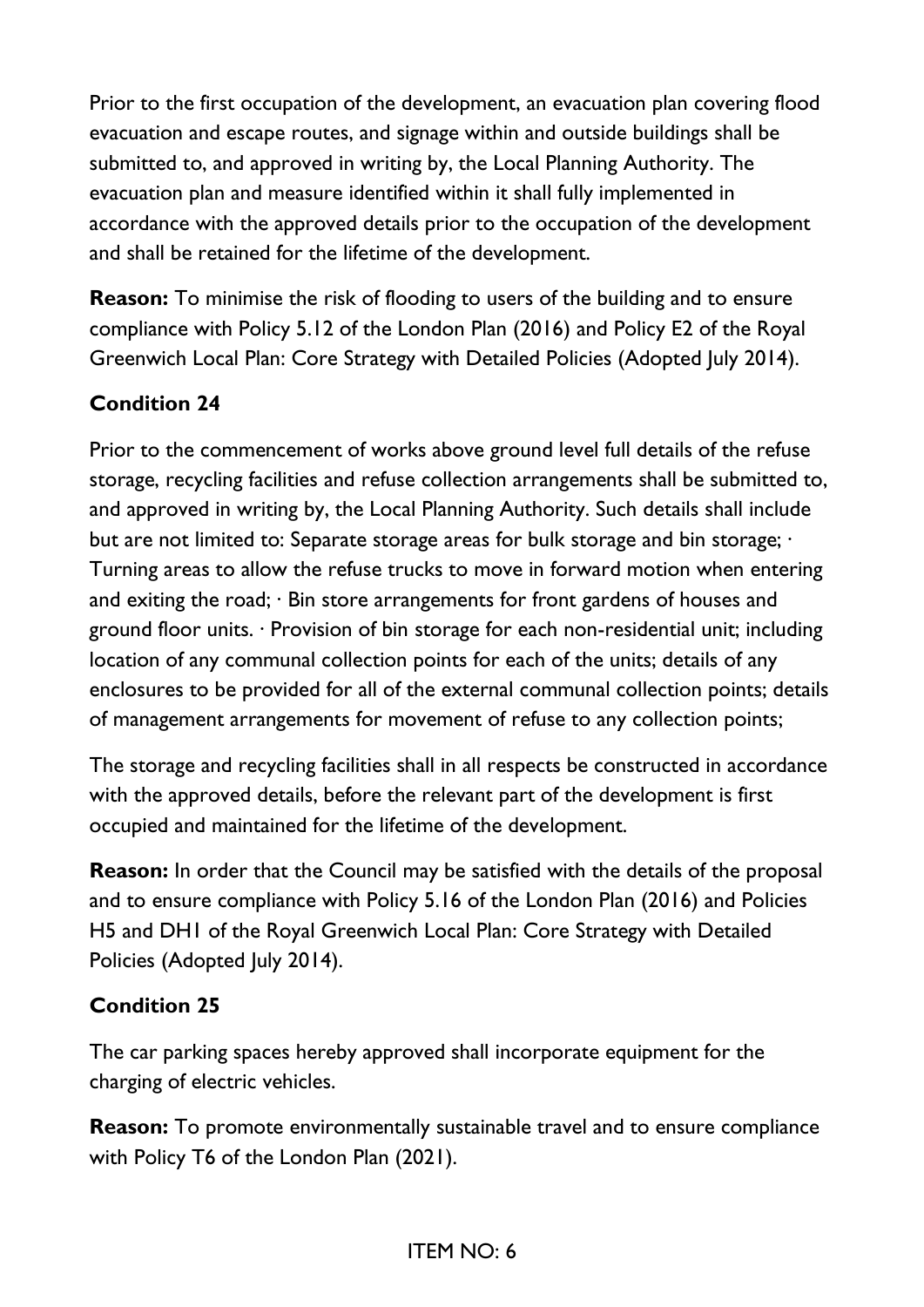## **Condition 26**

No development above ground level shall take place until details shall be submitted to and approved in writing by the Council confirming that:

- a) all future occupiers of the approved development cannot apply for, obtain, or hold an on-street parking permit to park a vehicle on the public highway within the administrative district of the Local Planning Authority (other than a disabled person's badge issued pursuant to section 21 of the Chronically Sick and Disabled Persons Act 1970 or similar legislation); and
- b) all occupiers of the approved development are required to surrender any such permit wrongly issued or held.

**Reason:** To promoted sustainable transport by reducing the need for car travel and to ensure compliance with Policy 6.13 of the London Plan and Policy IM(c) of the Royal Greenwich Local Plan: Core Strategy with Detailed Policies (2014).

## **Informative(s)**

- 1. The Council engages with all applicants in a positive and proactive way through specific pre-application enquiries and the detailed advice available on the Council's website. On this particular application, no pre-application advice was sought. However, as the proposal was clearly in accordance with the Development Plan, permission could be granted without any further discussion.
- 2. Piling With respect to any proposals for piling through made ground, we would refer you to the Environment Agency guidance document "Piling and Penetrative Ground Improvement Methods on Land Affected by Contamination: Guidance on Pollution Prevention". NGWCL Centre Project NC/99/73. A Piling Risk Assessment (PRA) is required to demonstrate that the chosen piling method does not result in deformation of the ground that may lead to an increase in the risk of near-surface pollutants migrating to underlying aquifers. The risk assessment must investigate whether the water environment source-pathway-receptor linkages. Further guidance is available on the Environment Agency web site.
- 3. Disposal of soil Contaminated soil that is, or must be disposed of, is waste. Therefore, its handling, transport, treatment and disposal is subject to waste management legislation, which includes: • Duty of Care Regulations 1991 • Hazardous Waste (England and Wales) Regulations 2005 • Environmental Permitting (England and Wales) Regulations 2010 • The Waste (England and Wales) Regulations 2011 Developers should ensure that all contaminated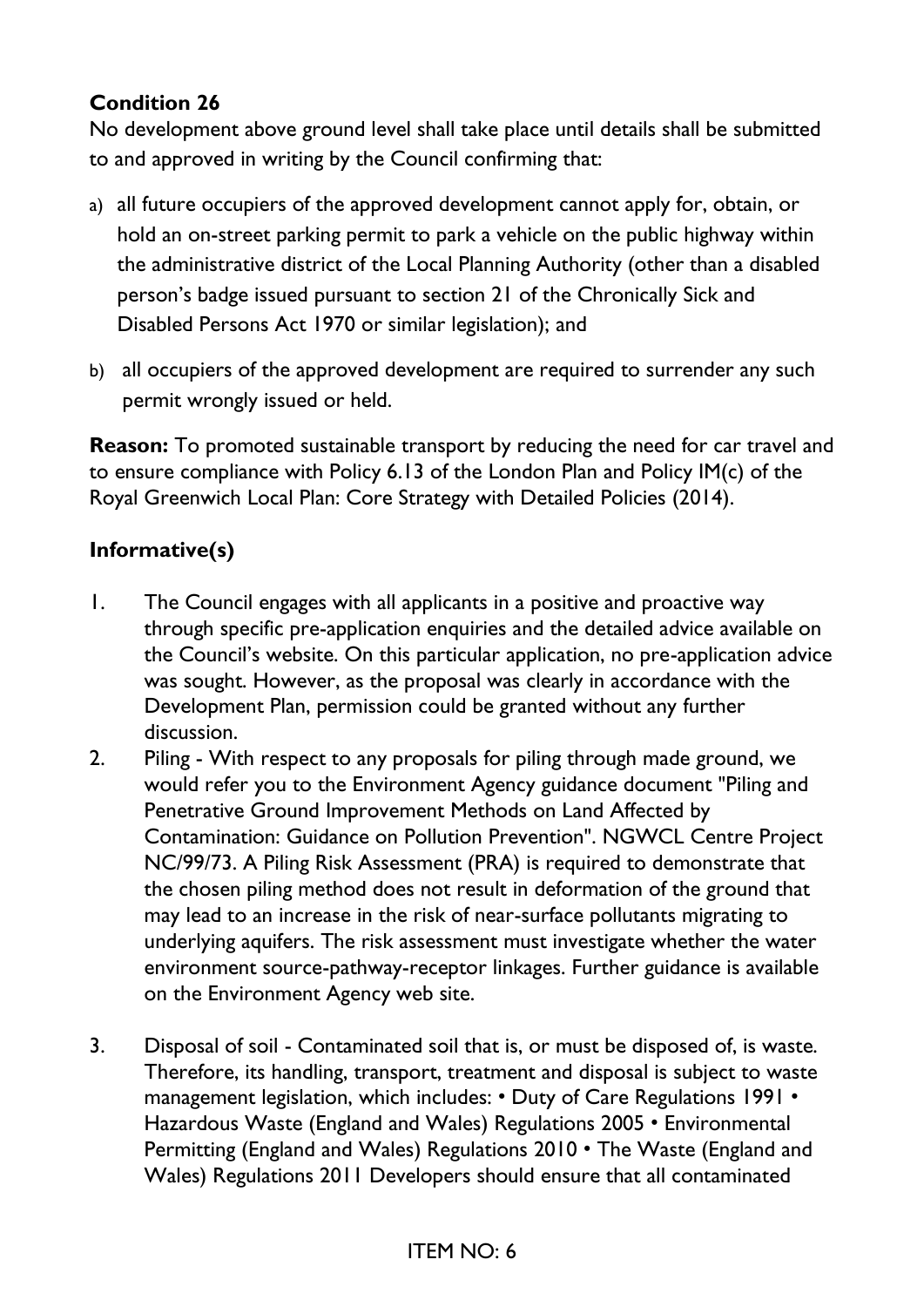materials are adequately characterised both chemically and physically in line with British Standard BS EN 14899:2005 'Characterization of Waste - Sampling of Waste Materials - Framework for the Preparation and Application of a Sampling Plan' and that the permitting status of any proposed treatment or disposal activity is clear. If in doubt, the Environment Agency should be contacted for advice at an early stage to avoid any delays. If the total quantity of waste material to be produced at or taken off site is hazardous waste and is 500kg or greater in any 12 month period the developer will need to register with us as a hazardous waste producer. Refer to our website at www.environment-agency.gov.uk for more information.

Access to the site needs to comply with the requirements of Fire Safety Guidance Note GN29)

#### **Appendix 3 - National, regional and local planning policies and Supplementary Planning Guidance / Documents**

## The NPPF (2021)

The National Planning Policy Framework (NPPF) confirms that applications for planning permission must be determined in accordance with the development plan, unless material considerations indicate otherwise. Of relevance in this instance is: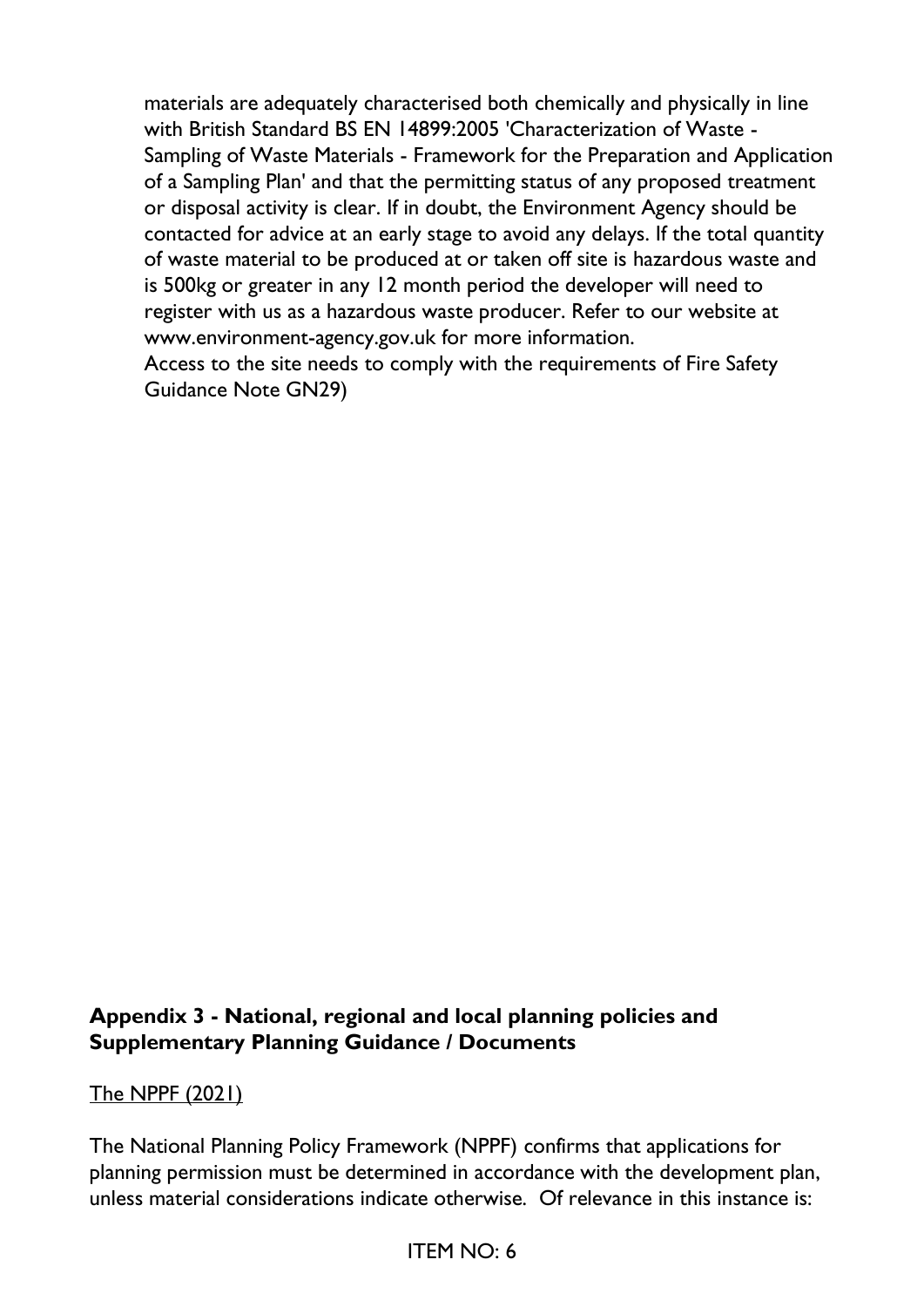Chapter 2 Achieving sustainable development

Chapter 5 Delivering a sufficient supply of homes

Chapter 9 Promoting sustainable transport

Chapter 11 Making effective use of land

Chapter 12 Achieving well-designed places

Chapter 14 Meeting the challenge of cline change, flooding and coastal change

#### The London Plan (2021)

The policies relevant to this application are:

- Policy GG4 Delivering the Homes Londoners Need
- Policy D3 Optimising Site Capacity Through the Design-Led Approach
- Policy D4 Delivering Good Design
- Policy D5 Inclusive Design
- Policy D6 Housing Quality and Standards
- Policy D7 Accessible Housing
- Policy D14 Noise
- Policy H1 Increasing Housing Supply
- Policy H2 Small Housing Sites
- Policy H10 Housing Size Mix
- Policy G6 Biodiversity and Access to Nature
- Policy G6 Trees and Woodlands
- Policy SI 5 Water Infrastructure
- Policy SI 7 Reducing Waste and Supporting the Circular Economy
- Policy SI 12 Flood Risk Management
- Policy T5 Cycling
- Policy T6 Car Parking
- Policy T6.1 Residential Parking

#### The Royal Borough of Greenwich Adopted Core Strategy (July 2014)

The Royal Greenwich Local Plan: Core Strategy with Detailed Policies was adopted by the Council on 30th July 2014. The Core Strategy and the London Plan are the borough's statutory development plans. The following lists the relevant strategic objectives, spatial policies and cross cutting policies from the Core Strategy as they relate to this application:

| New Housing                            |
|----------------------------------------|
| <b>Housing Mix</b>                     |
| <b>Housing Design</b>                  |
| <b>Backland and Infill Development</b> |
|                                        |